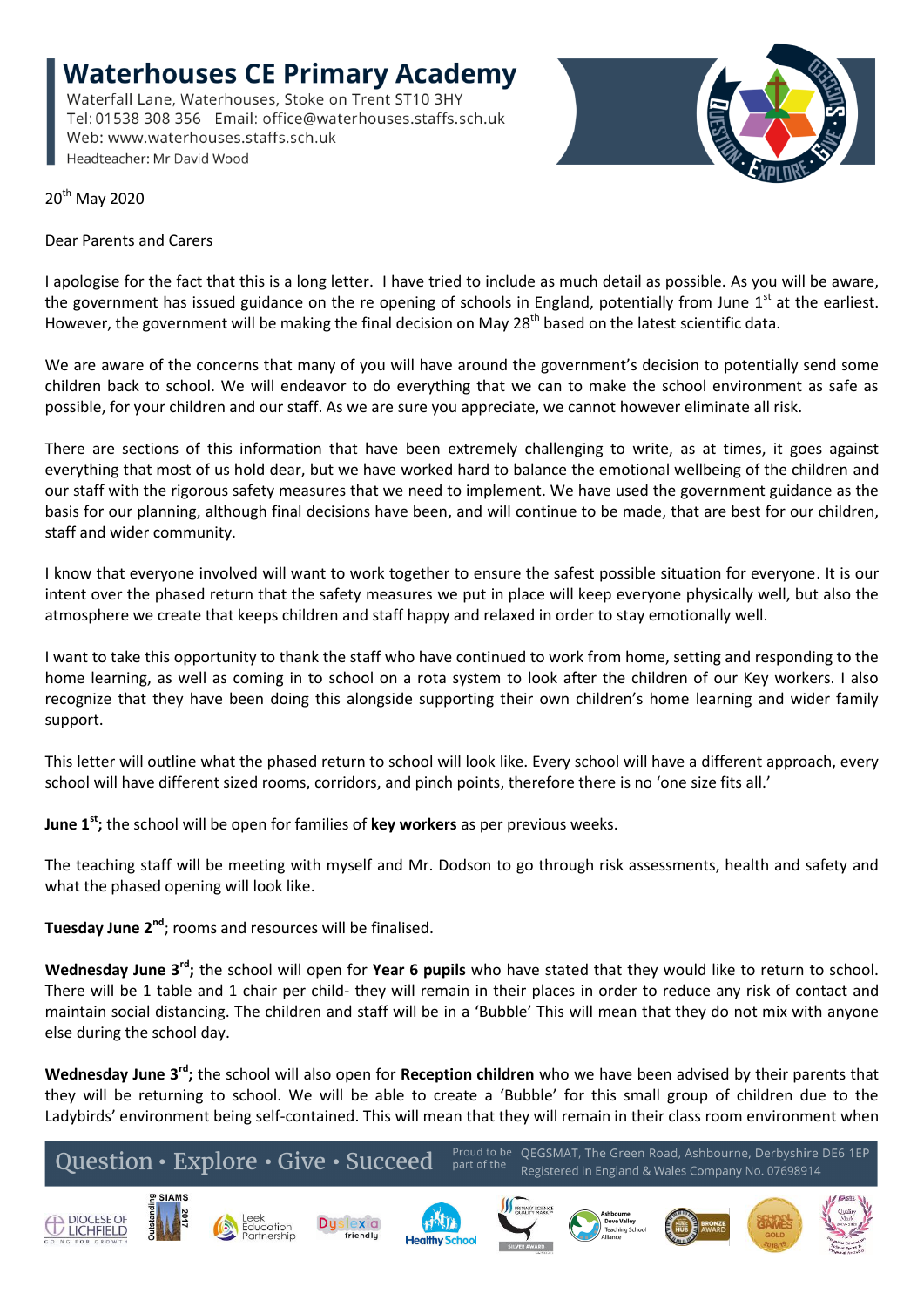in school. Unfortunately, due to the guidance issued around resources that can be used, much of the equipment that the children are accustomed to playing with and learning from has had to be removed. The environment will therefore be very different to what they had become used to and flourished in. Where possible learning will take place in the outside area, although again, the resources used will be limited. Please ensure your child has a waterproof coat and suitable footwear wet days. Due to the low numbers of children that are likely to return, we feel that we have the space to potentially make social distancing possible. Again, I must stress that the learning environment will be very different and not one that we would want to see last any longer than is deemed absolutely necessary.

If we can see that the above is working, then we will be looking at phasing in the return of **year 1 pupils**. Following this we will then potentially look at phasing in a return of **nursery pupils**. It may well be that this would be on different days to the reception children due to numbers. Again, their learning experience will be far removed from what we are used to.

## **Pick Ups and Drop offs**;

**Key Worker** pupils will continue with the school day as per previous weeks, coming into school at 9.00am and leaving at 3.30pm. However, parents will now need to park their car on the playground and take their child and collect from the sunshine club door.

**Year 6 pupils** are to come to school at 9.00am and use the community entrance. A teacher will be there to meet them. The school day for them will finish at 2.00pm for deep cleaning to take place.

**Reception children** are to come to school at 9.30am and use the gated entrance at the side of the Ladybird's classroom. A teacher will be there to meet them. Parents and carers will not be permitted to go beyond the gate. The school day will finish at 1pm. Parents and carers will collect from the same point. Sadly, we need to be clear that parents will need to work with younger children to be able to make the final steps themselves as staff will not be able to take the children from parents as we sometimes do.

Over the coming weeks, we hope to increase the year groups who are attending. This will involve staggered drop off and pick up times due to the 'pinch points' at our school site.

If you want to speak to a member of staff, we advise that you continue to use Class Dojo/email your query to school so that is can be answered as we cannot facilitate the normal face to face talks at the door.

### **Further Information**

### **Infection Control and Social Distancing**

The guidance is clear that schools are not expected to maintain 2m gaps between people, however we will do our utmost to try to do this where we can, although it could be very challenging at times. We are planning and ensuring that we will provide control by following the government guidance.

*-minimising contact with individuals who are unwell by ensuring that those who have coronavirus symptoms, or who have someone in their household who does, do not attend child care settings, schools or colleges.*

*-cleaning hands more often than usual- wash hands thoroughly for 20 seconds with running water and soap and let them dry thoroughly or use alcohol hand rub or sanitiser ensuring that all parts of the hands are covered.*

*-ensuring good respiratory hygiene by promoting the 'catch it, kill it' approach.*

*-cleaning frequently touched surfaces often using standard products such as detergents and bleach.*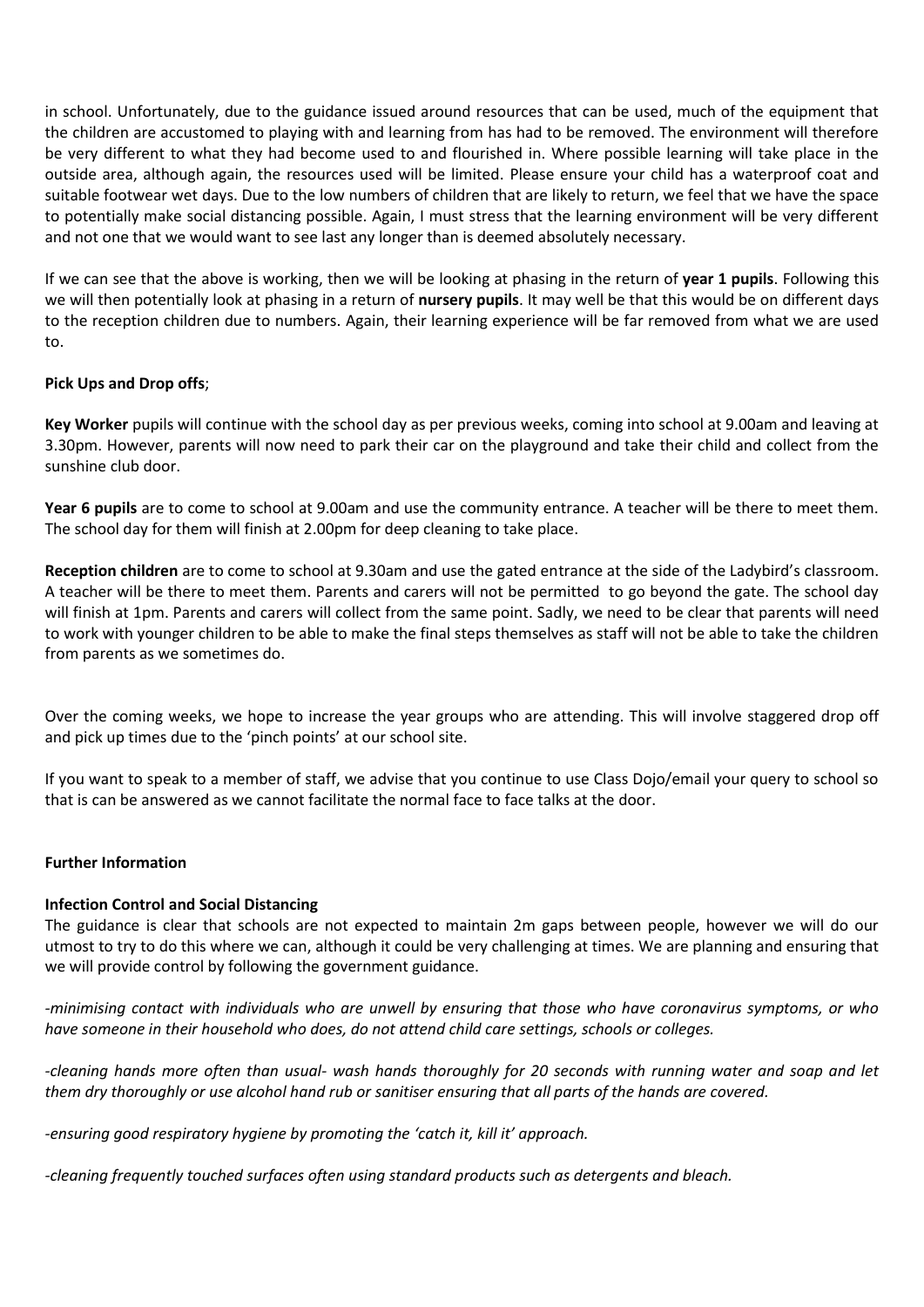# *-minimising contact and mixing by altering as much as possible the environment (such as classroom layout) and timetables (such as staggered break times).*

The final point is important, and we are going to do all we can to distance everyone but we have to be clear with everyone that we cannot guarantee a 2m gap at all times.

Here are some further control measures that are part of our risk assessment.

- Any child who displays symptoms will be sent home. If the only symptom displayed has been a cough, we will send the child home and liaise with the parents to see if it persists. If there is a persistent cough or temperature, children will have to be tested and will not be able to return to school until they have been cleared or gone through the subsequent isolation period.
- Parents will be expected to ensure that there is never a time that there will not be an adult available to collect a child within 45 minutes of receiving a call from school. If the child needs to go home because of symptoms, our school will have an area that is not used for anything else where the child will be isolated whilst being supervised by an adult who can maintain at least 2m distance throughout. Weather permitting, this will take place outside.
- If a child fails to follow instructions to maintain social distancing as per the guidelines, the parent will be contacted and will collect their child immediately and then they will be asked to continue their learning at home.
- If there is a confirmed case in school, we will enact policies to test and/ or isolate the rest of the class and all parents informed.
- Children will have to wash their hands regularly (they will be asked to do this upon arrival each day) and will need to bring their own hand cream if this causes skin problems. We expect that this will be at least 5-6 times a day.
- Tissues in individual packs will be available for pupils to help promote catch it, bin it, kill it approach.
- Surfaces will be washed each day and wiped with antibacterial spray at regularly intervals during the day.
- Each classroom will have its own first aid kit to avoid cross contamination between class groups.
- In order to ensure the safety of the school community and maintain the 'bubbles' it is vital that any parents choosing to send their child to school respect all Government guidance and are not mixing with others outside their households beyond the current regulations. If the school has evidence that this is not the case then we reserve the right not to provide places for those children.
- Although we do not expect this to be the case, where children are unable to follow the protocols that are put in place for the safety of everyone we may have to ask parents to keep that child at home.

**Personal Protective Equipment (PPE)**; The Government recommends that PPE does not have to be worn in school. However, as a school I have advised staff that it is up to them if they wish to wear PPE. If first aid has to be administered, then PPE will be worn. Handwashing though remains a top priority.

### **Play times and lunchtimes;**

These will be staggered to enable children to maintain social distancing and stay in their 'Bubble'. Year 6 pupils will have the separate playground area that runs adjacent to the Waterhouses' playpark. Some equipment will be available for them to play with which will be fully cleaned at the end of the day.

**Catering;** For meals we are only going to allow for packed lunches for the time being. Infant meals remain free, but juniors will need to pay the normal amount for meals. You are able to bring in your own packed lunch if you would prefer. Please ensure that this is in a disposable bag with your child's name on it. Children will eat their lunches in their class room.

Please also bring your own water bottle and a daily healthy snack.